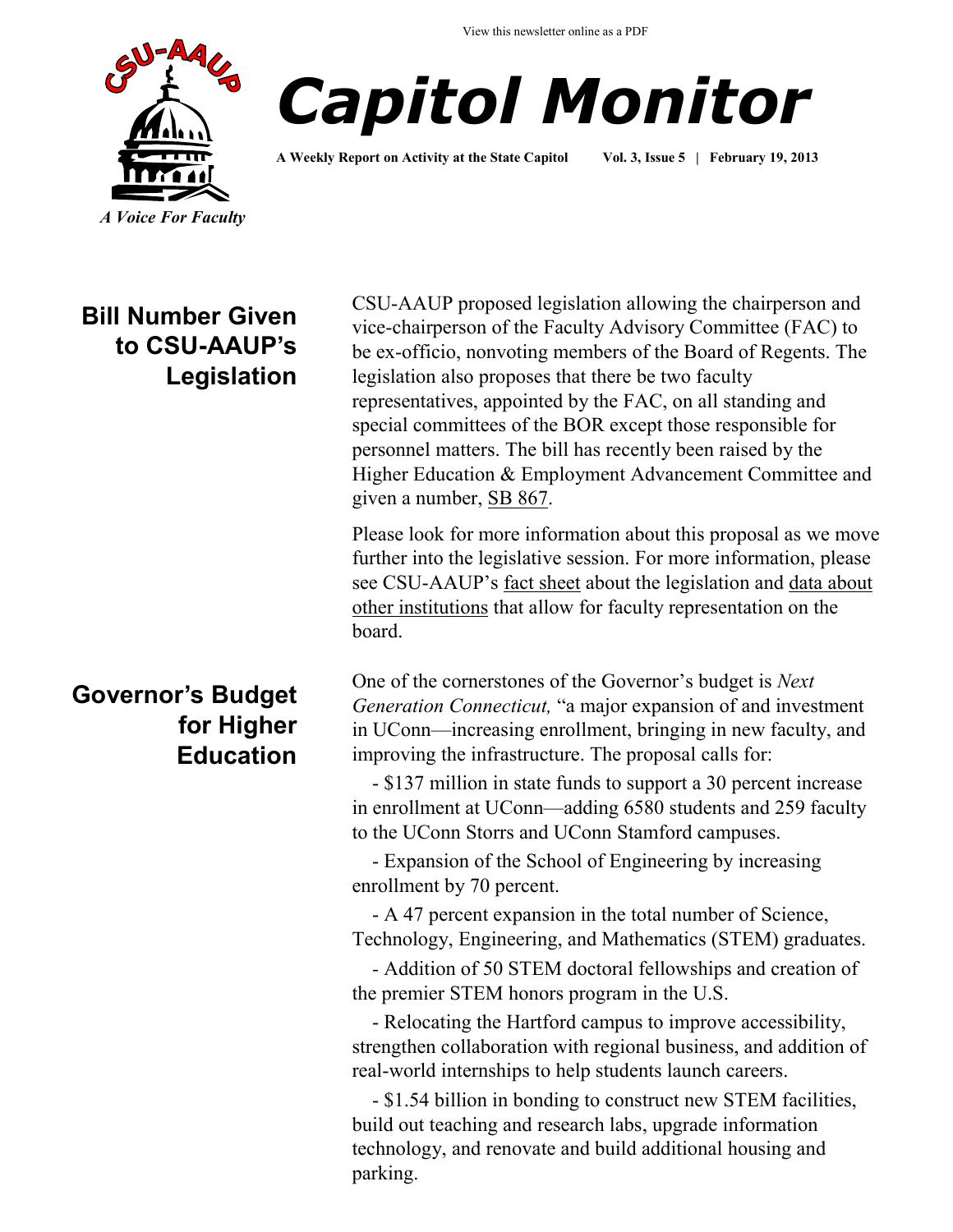# **Continued… Governor's Budget for Higher Education**

# **Bills: Week of 2/5 & 2/12**

*"I support or oppose one of these bills; what should I do?"*

- 1. Write to your legislators! Find them [here.](http://www.cga.ct.gov/asp/menu/CGAFindLeg.asp)
- 2. [Track](http://www.cga.ct.gov/aspx/CGAPublicBillTrack/Register.aspx) the bill so you know when public hearings are scheduled.

In comparison, the Governor proposed a current services budget for CSU and the Community Colleges. For more information about the budget for UConn and the ConnSCU institutions, please see

#### **[Advocates for State Universities, Community Colleges](http://www.courant.com/news/education/hc-state-universities-funding-0215-20130215,0,6568410.story)  [Complain Of Neglect](http://www.courant.com/news/education/hc-state-universities-funding-0215-20130215,0,6568410.story)** (*Hartford Courant)* **[Malloy Presents Details of \\$2 Billion Plan For UConn](http://www.courant.com/news/breaking/hc-engineering-uconn-0201-20130131,0,4372437.story)** *(Hartford Courant)*

The Appropriations Committee held a hearing on the higher education budget on February 14. You can read testimony from higher education officials, including BOR President Austin and CSU-AAUP President Vijay Nair [here.](http://www.cga.ct.gov/asp/menu/CommDocTmy.asp?comm_code=APP&date=02/14/2013) You can also watch video of the hearing [here.](http://www.ctn.state.ct.us/CTNplayer.asp?odID=8696) 

The following list of bills have been identified as having a potential impact on our members if passed. We will follow the progress of the bills throughout the session and alert our members if action is needed.

Please remember that these are simply proposals. Thousands of bills are filed in a legislative session but only a few hundred make it to the Governor for consideration.

### **EDUCATION & HIGHER EDUCATION**

### **[S.B. No. 867](http://www.cga.ct.gov/asp/cgabillstatus/cgabillstatus.asp?selBillType=Bill&bill_num=SB00867&which_year=2013) (RAISED):** *AN ACT CONCERNING FACULTY REPRESENTATION ON THE BOARD OF REGENTS FOR HIGHER EDUCATION*

**Statement of Purpose:** To ensure faculty representation on the Board of Regents for Higher Education.

### **[S.B. No. 869](http://www.cga.ct.gov/asp/cgabillstatus/cgabillstatus.asp?selBillType=Bill&bill_num=SB00869&which_year=2013) (RAISED):** *AN ACT CONCERNING THE STUDENT ADVISORY COMMITTEE TO THE BOARD OF REGENTS FOR HIGHER EDUCATION*

**Statement of Purpose:** To change the makeup of the student advisory committee by making the chairperson and vicechairperson cochairpersons and adding Charter Oak State College as an alternate school for one of the cochairpersons and require the committee to report to the joint standing committees of the General Assembly having cognizance of matters relating to higher education and appropriations regarding its work.